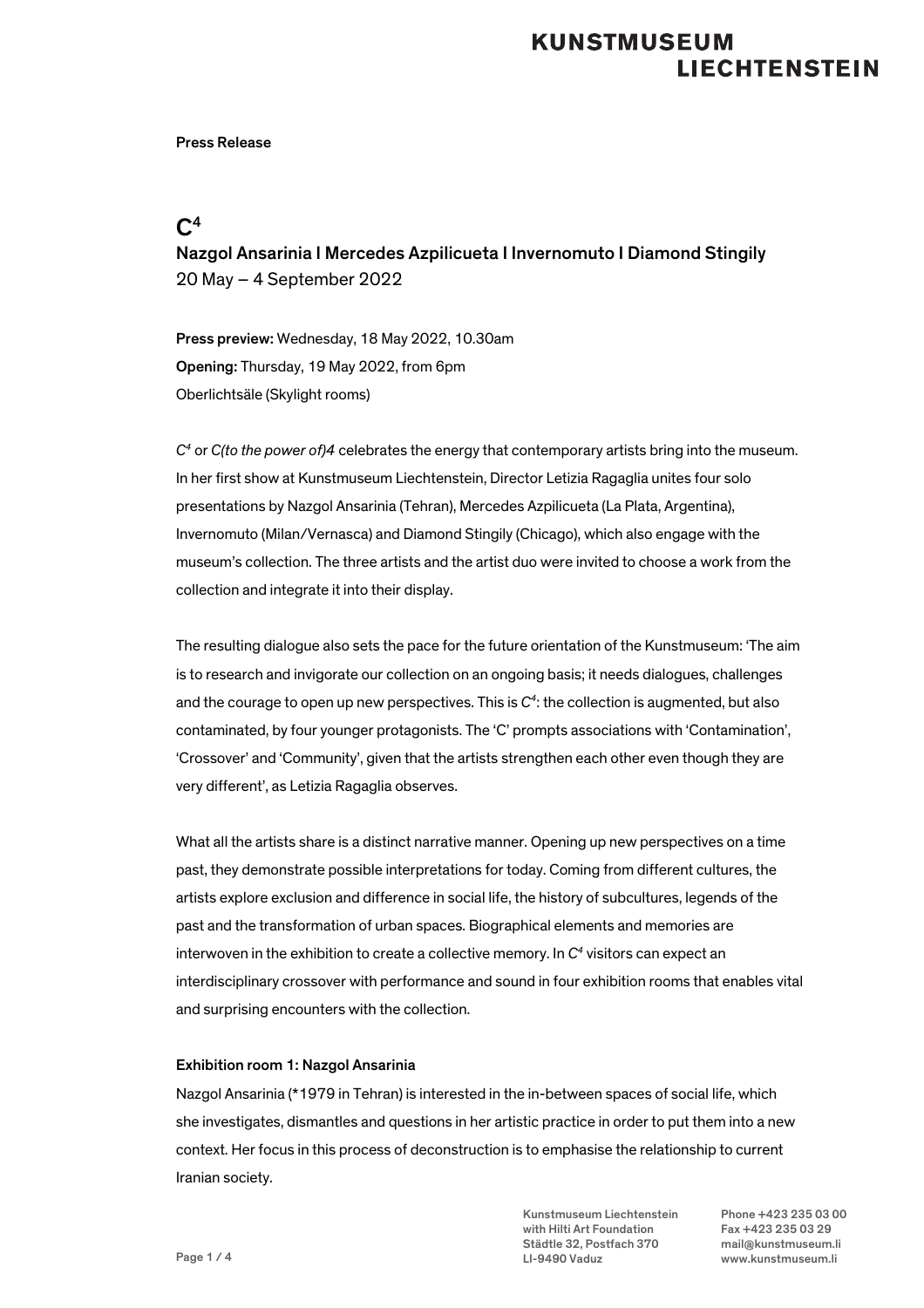The exhibition *C4* begins with Ansarinia's *The Inverted Pool* (2019–2022), a monumental installation that plays with the experience and conception of space and is also connected to the artist's own life. While renovating her house in Tehran, Ansarinia came across an architectural plan that revealed an upside-down pool. This discovery brought back memories of her childhood, when pools were a common feature in many Iranian backyards as a way to cool off. *The Inverted Pool* is a reconstruction of this 'upside-down' pool at 50% scale. Visitors can view the inside of the pool, which has window structures on its sides, by climbing a ladder and looking in a mirror on the ceiling.

In the exhibition, Ansarinia's work engages in a dialogue with *Cellule no. 5* (1992) by ABSALON (1964–1993) from the museum's collection. The artist, who died at an early age, planned six *Cellules* – dwelling units designed for his height that 'enclose' the occupant and contain the bare essentials for existence in an extremely small space: kitchen, bathroom and a place to sleep, sparsely furnished and made of wood and plasterboard. The artist intended the *Cellules* as retreats, as places of spiritual freedom and shelter, originally wishing them to inhabit public places in Frankfurt, New York, Paris, Tel Aviv, Tokyo and Zurich.

#### Exhibition room 2: Mercedes Azpilicueta

Mercedes Azpilicueta (\*1981 in La Plata, Argentina) describes herself as a 'dishonest researcher' who operates between literature, folklore and street culture. In her works she gives a voice to queer, feminist or marginalised figures. Often, the Amsterdam-based artist collaborates with protagonists from other disciplines – dancers, historians or craftspeople – employing techniques typically associated with women, for example sewing, embroidery or weaving. Elements of performance play a key role.

The centrepiece of her presentation is the installation *Potatoes, Riots and Other Imaginaries*, created for the Prix de Rome in 2021: a gigantic tapestry with woven images, clothing, work tools and sound. For this artwork, Azpilicueta researched the so-called 'Potato Riots' of 1917, an uprising of working-class women in Amsterdam that was caused by food shortages during the First World War.

Her interest in the lacunae of history and women shunted to the margins of society led Azpilicueta to an in-depth investigation of Austrian-Liechtenstein artist Anne Marie Jehle (1937– 2000), inspiring her to create a series of works dedicated to this subject. Jehle – the Kunstmuseum holds a large number of her works – developed a complex oeuvre in the 1960s and 1970s that casts a critical spotlight on gender equality, identity and 'women's work'. This selection of Jehle's artworks are a kind of echo of the women of Amsterdam who fought for their rights at the beginning of the twentieth century.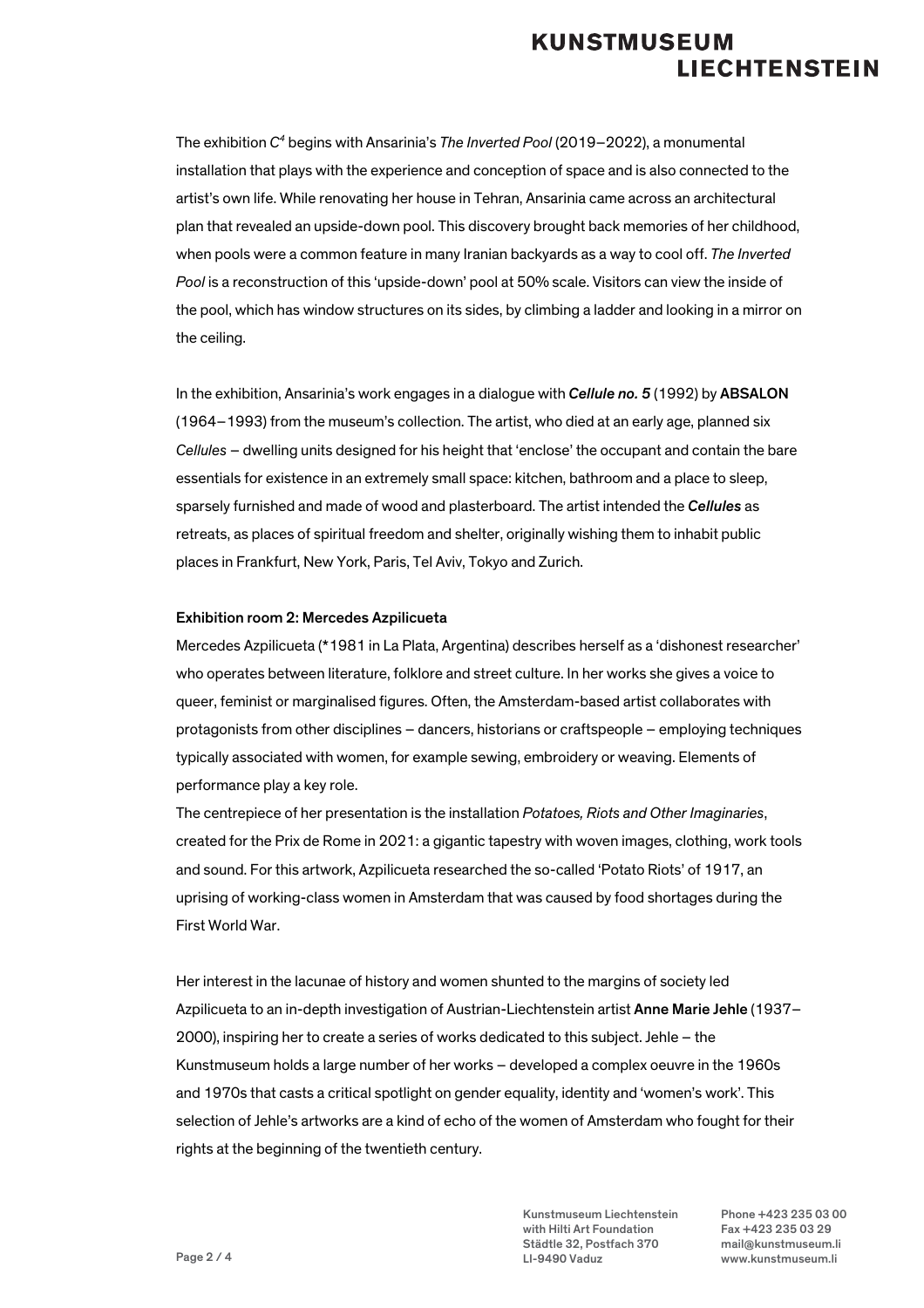#### Exhibition room 3: Diamond Stingily

With lavish bouquets of flowers, plaits of hair, chains or doors, Diamond Stingily (\*1990 in Chicago) turns the third room of *C4* into an interdisciplinary synthesis of the arts resembling a collection of relics. Based on personal memories which she links to American social memory, the artist tackles such complex questions as loss and transience, structural racism or identity formation.

The central installation of her show at the Kunstmuseum is titled *dead Daughter* (2021): laid out on a carpet are plinths with artificial flowers, with wax and bronze imprints of her hands and feet spread out between them. Almost everything is in shades of pink. The work is based on the artist's investigation of Colette Thomas's novel *Le testament de la fille morte* (1954) about the cruelty of love, death and resurrection.

Also on show are her *Entryways* (2019), worn apartment doors accompanied by leaning baseball bats that refer to Stingily's childhood memories. Her grandmother Estelle always had a bat next to the door to fight off burglars. The show is formed of four works, the other two being the b/w video *How Did He Die* (2016) and a small photograph of the interior of a hair salon.

In search of a work from the collection, Diamond Stingily came across a baroque still life of fruit and flowers (1698) by Franz Werner von Tamm (1658–1724), who worked as a painter at the Viennese court. One of the oldest paintings in the museum's collection, in *C4* it engages in a dialogue with contemporary art.

### Exhibition room 4: Invernomuto

Simone Bertuzzi (\*1983) and Simone Trabucchi, (\*1982) have been collaborating as Invernomuto since 2003. Both were born in Piacenza (Italy) and live in Milan and Vernasca. The works of the Italian artist duo revolve around exposing myths and legendary places as constructed fictions. Invernomuto feature in *C4* with three installations. The white wax grotto *Wax, Relax* (2011–2022) is a gigantic replica of the grotto of Lourdes, as can also be found in their home town, where it has become a fixture of popular culture. Over time, the soft material will cause the sculpture to change, thus questioning the rituals of such a site of pilgrimage in an interplay of light and sound.

*Zion, Paesaggio* (2014) is the result of the duo's investigation of Italy's colonial history. It presents the reconstruction of a staircase-like monument erected by the Italian army during the occupation of Ethiopia that was later appropriated by the Rastafari movement. *Rimini Capitale Afro* (2021) is a trashy relic of bygone club culture. The sculpture reconstructs a yellow wall fragment of the legendary Melody Mecca disco in Rimini during the 1980s and 1990s. Rimini is regarded as the capital of 'Afro music', with 'Afro' embodying the idea of global music.